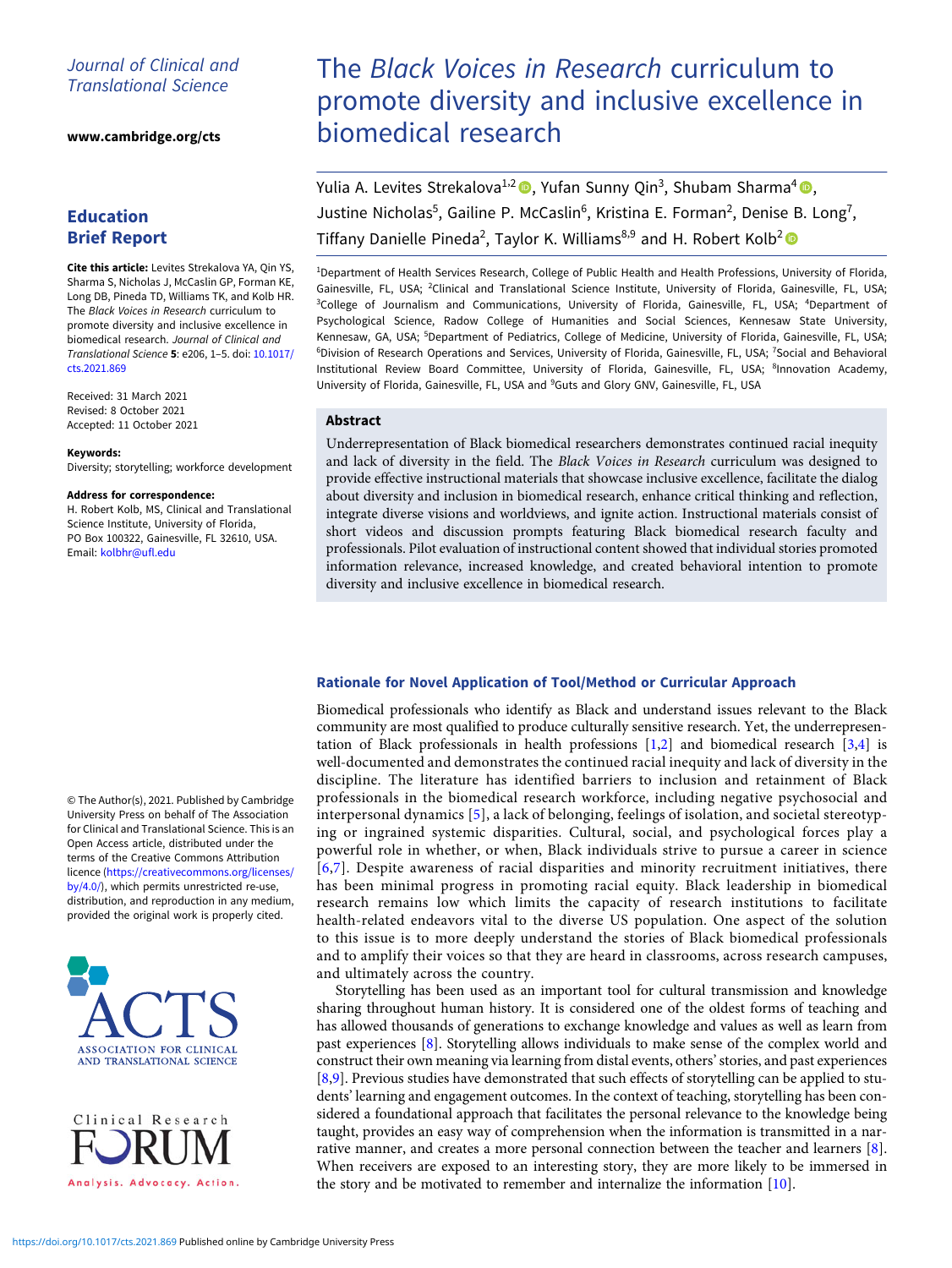## Unmet Need or Educational Gap

The Black Voices in Research curriculum addresses two educational and curricular needs: the need for effective instructional materials to promote inclusive excellence  $[11,12]$  $[11,12]$  and the need to facilitate the reflection and dialog about diversity and inclusion in biomedical research. Today's educational environment calls for colleges and universities to connect their educational quality and inclusion efforts more fundamentally and comprehensively than ever before. As an approach to pedagogy and policy development, inclusive excellence re-envisions both quality and diversity. Specifically, it reflects a motivation for excellence in higher education to be made more inclusive. Decades of work now bring diversity into recruiting, admissions, and hiring, into the main curriculum and supplemental curricular materials, and into administrative structures and practices.

Diversity and inclusion efforts move beyond numbers of students or numbers of programs as end goals, but all too often, information disseminated on racism and racial disparities is presented in the form of statistics, theories, and historical complexities associated with race. Conversely, growing evidence shows that knowledge sharing through personal narratives is more meaningful, memorable, and easier to understand. A powerful story serves as a vehicle for critical conversations and self-reflection. As such, introducing storytelling into educational settings can engage audiences in critical conversations, self-reflection, and bring expanded awareness of the barriers and challenges facing Black professionals in the biomedical field. As an intervention, storytelling is a novel approach to normalizing conversations about behaviors and attitudes towards racism. Curricula promoting and amplifying Black voices thus provide an avenue to foster a collaboration built on trust. It also allows students to develop key insights about the contributing factors shaping identities of Black biomedical researchers, pathways of minority participation and entry into biomedical research, and Black experiences within the biomedical research profession.

## Target Audience

The content of the Black Voices in Research curriculum and its narrative storytelling approach can be used as educational material for undergraduate students in STEMM-related fields. It can also be utilized as workforce development and near-peer mentoring materials for research professionals. This curricular approach is an adaptable educational tool that can be used with a wide range of audiences including faculty, professionals, professional, graduate, and undergraduate students, and the general research community. In fact, the inclusion of professionals, researchers, and general audience in the evaluation of the pilot content highlighted the broad relevance of the instructional materials.

## Description of the Educational Method or Curricular Program

The Black Voices in Research curriculum was developed within the entertainment–education (E–E) theoretical framework. Traditional definition of E–E refers to entertainment programming that is designed to exert some known and prosocial effect on viewers by embedding prosocial messages into entertainment media content [[13](#page-3-0)]. It has become a popular strategy used in health and education areas to positively influence viewers' awareness, knowledge, attitudes, or behaviors [\[13\]](#page-3-0). When creating the message, E–E does not necessarily come along with a persuasive intent. Rather, it incidentally promotes behavioral change [[13](#page-3-0)]. Considering its narrative nature, E–E

messages foster viewers' involvement with the storyline. Among the different labels describing involvement processes such as absorption, transportation, engagement, and immersion [[13\]](#page-3-0), transportation is the most commonly used term that expresses the main idea that viewers are fully involved with the story. Narrative transportation refers to a mental journey that the audience feels as they enter the world being evoked by the narrative. As all mental systems focus on the story plots and characters, transportation occurs when those engaged are reading, watching, or listening to a narrative  $[14]$ . The transportation state implies that viewers' mental systems are fully immersed in the story plots evoked by the narrative, which also indicates E–E is different from story plots that are overly persuasive or purely fact-based [[10,13\]](#page-3-0). Furthermore, previous studies have shown that, because of their resistance-reducing potential, E–E messages may exert a more potent effect on influencing attitudes and behaviors than traditional persuasive messages [[13](#page-3-0)[,15](#page-4-0)].

The curriculum focuses on four learning objectives: 1) Showcase the power of storytelling, particularly for amplifying Black voices; 2) Identify narratives of struggle and thriving shared by Black research professionals; 3) Expand awareness and consciousness of diversity, equity, and inclusive excellence; 4) Apply practical strategies and tools to recognize and promote the stories of race, equity, diversity, and inclusive excellence in different situations. Instructional materials consist of five short videos (5–8 minutes each) and discussion prompts that aim to promote critical thinking, reflection, integration of visions and worldviews, and action to promote diversity and inclusive excellence in biomedical research [[15\]](#page-4-0). The videos were professionally produced by a local production company, Guts and Glory. Storytellers received professional creative training and coaching on using narratives in talking about their professional paths and experiences. The videos feature Black research faculty and professionals engaged in biomedical research, including four Black women and one Black man. The questions presented in discussions are informed by evidence-based dialog methods such as most significant change technique, future search conference, and appreciative inquiry [\[15](#page-4-0)]. The curriculum is publicly available for free through the institutional online Canvas learning platform [\(https://reg.distance.ufl.edu/reg/Activity/Details/](https://reg.distance.ufl.edu/reg/Activity/Details/e1bf6cb91dad41459f0eb09803813e66) [e1bf6cb91dad41459f0eb09803813e66](https://reg.distance.ufl.edu/reg/Activity/Details/e1bf6cb91dad41459f0eb09803813e66)).

#### Methods of Evaluation

This project was registered in the institutional quality improvement registry. The videos were released on January 14, 2021, and they were promoted as an online event through announcements, registration, and event countdowns. The videos were live streamed through a link sent to the registered attendees. We employed an online survey to evaluate the pilot video content. After watching the videos, participants registered for the online event were sent a link to a 20-item survey securely hosted on the institutional Qualtrics account, and 18% of respondents completed the survey.

The Kirkpatrick model of training evaluation was used as the evaluation framework. The model includes evaluation across four levels: trainee reaction, learning, behavior, and long-term results and outcomes. Level 1, trainee reaction, focuses on the assessment of satisfaction with the training, active engagement with the training content, and relevance of the content to the practical experience beyond the training environment as perceived by trainees. Level 2, learning, focuses on the assessment of knowledge, skills, and attitudes related to the training topics as well as confidence and commitment to the application of knowledge to practice.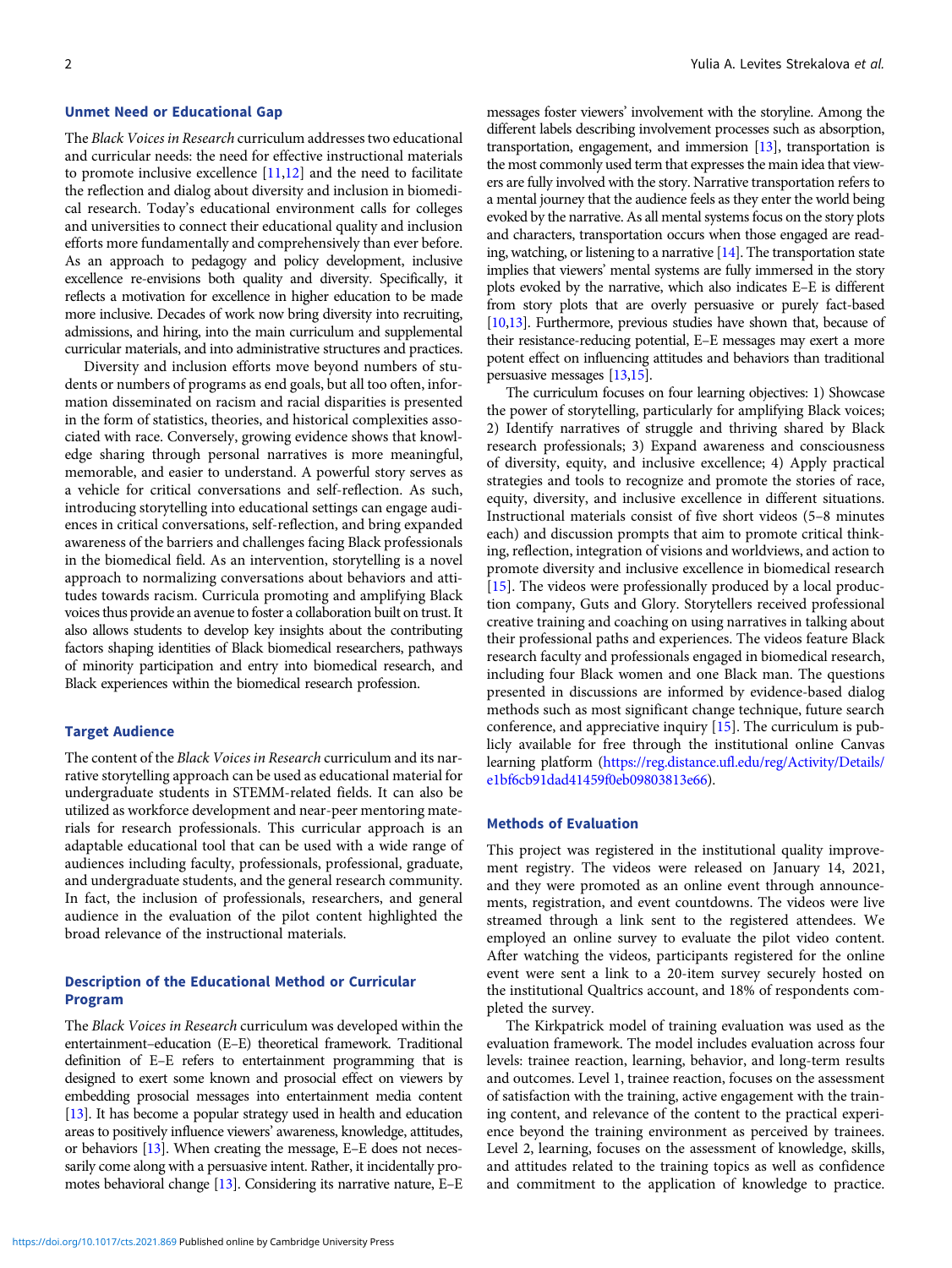Table 1. Qualitative content analysis codebook based on the levels of Kirkpatrick Model of evaluation

| Level          | Category                           | <b>Definition</b>                                                                                                                                      |  |
|----------------|------------------------------------|--------------------------------------------------------------------------------------------------------------------------------------------------------|--|
| $\Omega$       | No feedback                        | No feedback provided                                                                                                                                   |  |
| $\mathbf{1}$   | Satisfaction                       | Respondent provides feedback about the<br>technical production and presentation of the<br>event                                                        |  |
| $\mathbf{1}$   | Engagement                         | Respondent comments about the engagement<br>with and relevance of the topic and content<br>of the event                                                |  |
| $\overline{2}$ | Learning<br>need                   | Respondent evaluates the knowledge gained<br>from attending the event and comments<br>about the need for additional content                            |  |
| $\overline{2}$ | Knowledge-<br>skills-<br>attitudes | Respondent comments about the knowledge,<br>skills, and/or attitudes gained through the<br>event                                                       |  |
| 3              | Application                        | Respondent comments about the application<br>of knowledge gained through the event and<br>specific behaviors that resulted from<br>attending the event |  |
| 3              | Dissemination                      | Respondent acts by disseminating the<br>message thus creating ripple effects and<br>engaging their personal networks with the<br>content               |  |
| 3              | Planning                           | Respondent comments about plans for future<br>actions                                                                                                  |  |

Level 3, behavior, focuses on the actual application of knowledge to practice and determines the processes and systems reinforcing and encouraging new critical behaviors. Finally, level 4, results and outcomes, measures the degree to which targeted outcomes occur as a result of the training. Effects of the training programs are likely to be realized over a period of months or years. However, short-term observations and measurements can indicate whether critical behaviors are on track to create a positive impact on desired results.

Survey questions included both close- and open-ended to increase the depth of data. The survey questions first asked about participant background (e.g., demographics, home institution). Participants were then asked to comment on their overall satisfaction with the video content, the relevance of each talk, and the length of the videos (i.e., Level 1 training results). Finally, participants were invited to comment on what information resonated with them the most and share their attitudes toward diversity in research (i.e., Level 2).

Close-ended survey questions were analyzed using descriptive statistical approaches. Open-ended textual responses were analyzed using directed qualitative content analysis. For the latter analysis, we developed a codebook with category codes based on the levels of the Kirkpatrick model of training evaluation (see Table 1) [\[16](#page-4-0)]. Each response was assigned one category code based on the highest level of training evaluation addressed in the comment. The first author (YLS) coded the data and engaged in discussion with the rest of the authors to ensure the transparency of the analytic process and outcomes.

#### Initial Evidence of Impact on Learning

Survey responses were collected from 90 participants who came from 18 educational and health-related organizations. Participants were predominantly female  $(N = 79; 88%)$ . Racially and ethnically, participants identified as Non-Hispanic White  $(N = 57; 64\%)$ , Black  $(N = 21; 23\%)$ , Hispanic or Latino  $(N = 7; 7\%)$ ,

Table 2. Categories and counts of open-ended comments based on the Kirkpatrick Model of training results

| Level          | Category                           | Count        | Representative quote                                                                                                                                                                                                                                                                                                                                                                                                                                                             |
|----------------|------------------------------------|--------------|----------------------------------------------------------------------------------------------------------------------------------------------------------------------------------------------------------------------------------------------------------------------------------------------------------------------------------------------------------------------------------------------------------------------------------------------------------------------------------|
| $\mathbf{1}$   | Engagement                         | 22           | "Powerful stories!!!!"; "I loved each<br>person's story and sharing their<br>experiences!"                                                                                                                                                                                                                                                                                                                                                                                       |
| $\mathbf{1}$   | Satisfaction                       | 20           | "I thought this event was very well<br>done. It might be interesting to have<br>some imagery along with the<br>stories."; "I like the programming<br>concept. I thought the staging was<br>dark, but I suppose that was for a<br>purpose."                                                                                                                                                                                                                                       |
| $\overline{2}$ | Knowledge-<br>skills-<br>attitudes | 12           | "I liked hearing from Black voices.<br>Reading discrimination in third<br>person has never made me as<br>aware of discrimination as hearing<br>this presentation."; "Reading<br>discrimination in third person has<br>never made me as aware of<br>discrimination as hearing this<br>presentation."; "Inspiring event! I<br>hope it not only continues to raise<br>awareness but also that more<br>representation of minorities in<br>research and departments [] can<br>occur." |
| 2              | Learning<br>need                   | 18           | "I would have loved seeing the<br>speakers together at the end to<br>discuss intersections of identity and<br>common experiences."                                                                                                                                                                                                                                                                                                                                               |
| 3              | Application                        | 3            | "Excellent presentation. Thank you<br>for capturing the stories and<br>sharing. We have used this project<br>to help kick off our discussions at<br>the $[\dots]$ CTSI"                                                                                                                                                                                                                                                                                                          |
| 3              | Dissemination                      | $\mathbf{1}$ | "I loved every minute of it. I shared<br>it on twitter and with my friends/<br>family."                                                                                                                                                                                                                                                                                                                                                                                          |
| 3              | Planning                           | $\mathbf{1}$ | "I thoroughly enjoyed learning more<br>about the skills and experiences of<br>my co-workers. Listening to the acts<br>of discrimination they have<br>experienced wasn't easy, but I hope<br>that hearing their stories will help<br>prevent me from perpetrating<br>similar asks and encourage me to<br>speak of if I am witness to others<br>experiencing similar treatment."                                                                                                   |
| 0              | No feedback                        | 11           | "None at this time": "No<br>suggestions"                                                                                                                                                                                                                                                                                                                                                                                                                                         |

Asian ( $N = 2$ ; 2%), and Black Asian ( $N = 1$ ; 1%). The age groups represented included individuals of  $18-34$  years( $N = 26$ ; 29%), 35-50  $(N = 29; 32\%)$ , 51–69  $(N = 29; 32\%)$ , and 70 and above  $(N = 6;$ 7%). The majority of participants were satisfied or highly satisfied  $(N = 84; 93%)$  and likely to recommend content to others  $(N = 86;$ 96%). Individual stories were also rated as relevant or highly relevant at a rate of 90% and over.

Qualitative, open-ended feedback was provided by 88 participants. The comments were coded and recoded by the first author to assess intracoder agreement and promote reflexivity [\[17\].](#page-4-0) Openended feedback addressed Levels 1–3 of the Kirkpatrick model (Table 2 presents counts and representative quotes for each level).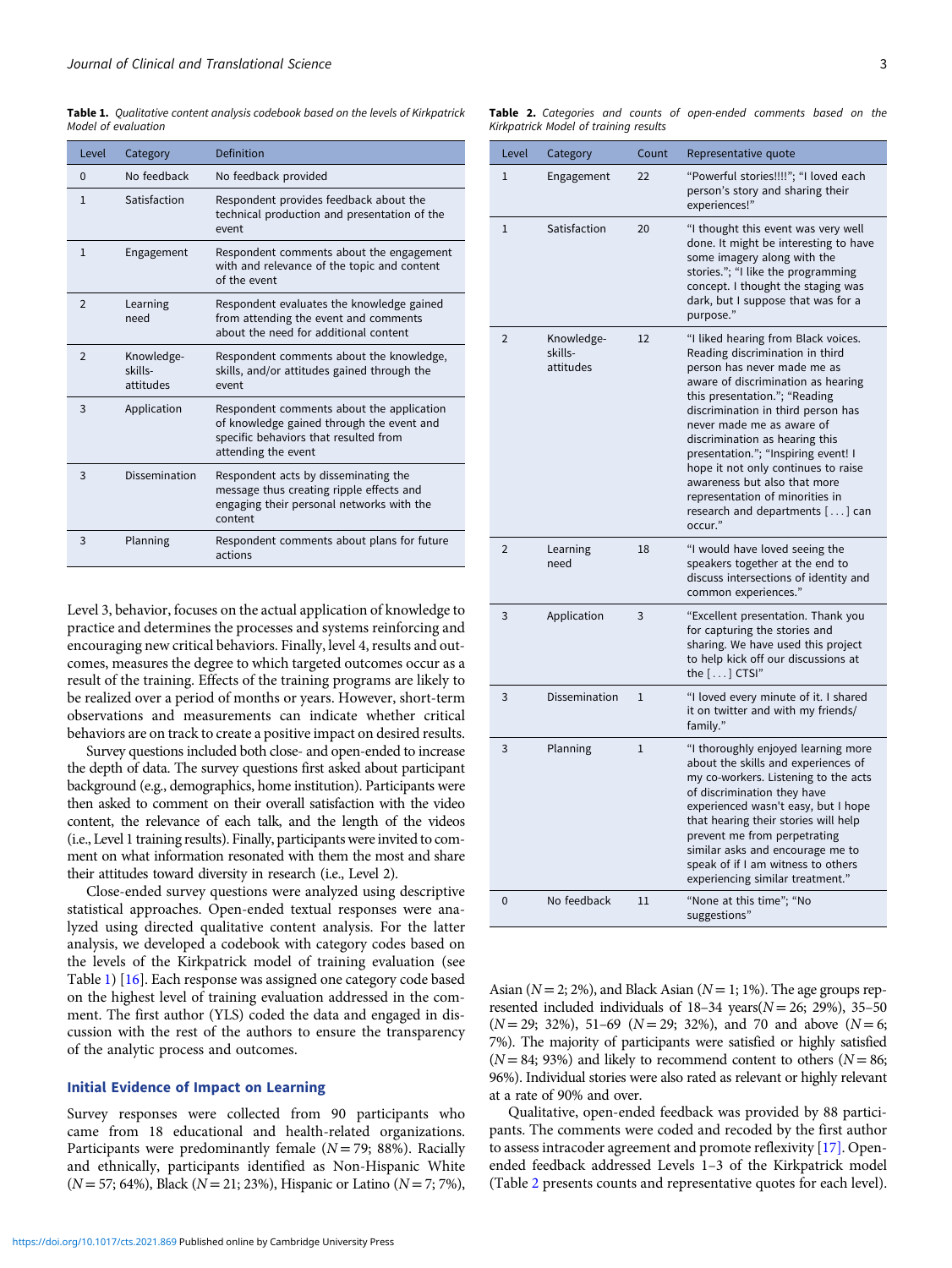<span id="page-3-0"></span>For Level 1, participants commented about their engagement and satisfaction in reaction to the content (i.e., the audience member engaged with and commented on the content or delivery of the content, but did not comment on the new knowledge, skills, or attitudes gained). Specifically, 22 respondents commented about their engagement with the content of the event (e.g., "excellent stories"), and another 20 respondents commented about their satisfaction with the technical side of the event (e.g., "I thought the staging was dark, but I suppose that was for a purpose."). Level 2 comments focused on the training results, including new knowledge, skills, or attitudes (KSA) or additional learning needs. Twelve respondents commented on the KSAs gained. They particularly shared about their newly gained commitment and inspiration to address existing discrimination as well as their confidence in engaging in dialogs related to diversity and inclusion in biomedical research. Also related to Level 2 training outcomes were comments about the learning needs for additional content and dialog facilitation. Specifically, respondents sought to hear more stories, including from speakers of other minority groups (e.g., LGBTQIA) and other professional backgrounds. Respondents also asked for a facilitated question-and-answer session. Higher levels of evaluation were not expected for this one-time, brief educational intervention. However, a small number of comments were attributed to Level 3 training result, namely the behavior or behavioral intention as the result of the training. Three respondents spoke about the application of knowledge, dissemination of content, and the planning of future actions. Respondents were surveyed immediately after watching the videos and would not have had a chance to act (Level 4) and report behavioral changes. Finally, 11 respondents provided comments with no substantive feedback.

Evaluation of the long-term effects of this curriculum is an area of future investigation for the project team. Specifically, we plan to conduct evaluation in more controlled settings (e.g., labs and classrooms) and measure immediate (i.e., reaction, attitude change, and behavioral intention), intermediate (i.e., behavior change and actions taken), and longer-term effects measured by academic degree choices and retention rates. For research professionals, long-term impact metrics can include engagement in professional activities (e.g., national organizations, peer mentoring) and biomedical career tenure.

### **Discussion**

This project has gained wide attention and momentum. At the time of the writing of this paper, the Black Voices videos feature nine speakers, and a new event is in the planning. The videos have been publicly shared on YouTube and viewed almost 5500 times. The initial evaluation of the audience reaction to the content shows that the sharing of stories and Black voices in research creates an opportunity for learning, reflection, and dialog around diversity and inclusion in biomedical and translational research. Comments from the audience also suggest that there is a need to supplement the instructional content of Black Voices with structured discussions, which could be organized and delivered as workshops or classroom modules. The short-term outcome we pursued was the increased awareness of the multifaceted careers in biomedical research for Black professionals and other minorities. The longterm impact of this curriculum is to facilitate amplification and dissemination of Black voices and to promote diversity and inclusive excellence in biomedical research. The indicators of such potential long-term impacts can include attitudes toward research careers,

degree choices made by early-stage trainees, and retention of minority trainees within STEMM disciplines.

In conclusion, past research clearly demonstrates that the way one tells their story can serve as a vehicle for critical conversations, self-reflection, and well-being  $[18]$  $[18]$ . Such programming benefits not only our current and future Black biomedical professionals, but also the audience who are privileged to hear and grow from such story exchange. Stories play an important role in structuring our experience and cultural learning, as we learn from stories and interact with the world without leaving current situations. Black Voices in Research provides behavioral exemplars for Black students who will have more access to visible leaders and role models in their fields of interest and may feel more confident in pursuing biomedical science.

Acknowledgments. Research reported in this publication was supported by the National Center for Advancing Translational Sciences of the National Institutes of Health under University of Florida and Florida State University Clinical and Translational Science Awards TL1TR001428, KL2TR001429, and UL1TR001427. The content is solely the responsibility of the authors and does not necessarily represent the official views of the National Institutes of Health.

Disclosures. The authors have no conflicts of interest to declare.

#### References

- 1. Nelson A. Unequal treatment: confronting racial and ethnic disparities in health care. Journal of the National Medical Association 2002; 94(8): 666–668.
- 2. Sullivan LW. Missing Persons: Minorities in the Health Professions, A Report of the Sullivan Commission on Diversity in the Healthcare Workforce. Published online 2004. [10.13016/cwij-acxl.](https://doi.org/10.13016/cwij-acxl)
- 3. Allen-Ramdial S-AA, Campbell AG. Reimagining the pipeline: advancing STEM diversity, persistence, and success. BioScience 2014; 64(7): 612–618. DOI [10.1093/biosci/biu076.](https://doi.org/10.1093/biosci/biu076)
- 4. Asai DJ, Bauerle C. From HHMI: doubling down on diversity. CBE-Life Sciences Education 2016; 15(3): fe6. DOI [10.1187/cbe.16-01-0018](https://doi.org/10.1187/cbe.16-01-0018).
- 5. Valantine HA, Collins FS. National Institutes of Health addresses the science of diversity. Proceedings of the National Academy of Sciences 2015; 112(40): 12240–12242. DOI [10.1073/pnas.1515612112.](https://doi.org/10.1073/pnas.1515612112)
- 6. Stolle-McAllister K, Sto. Domingo MR, Carrillo A. The Meyerhoff way: how the Meyerhoff scholarship program helps black students succeed in the sciences. Journal of Science Education and Technology 2011; 20(1): 5-16.
- 7. Winkleby MA, Ned J, Ahn D, Koehler A, Kennedy JD. Increasing diversity in science and health professions: a 21-year longitudinal study documenting college and career success. Journal of Science Education and Technology 2009; 18(6): 535–545.
- 8. Landrum RE. The pedagogical power of storytelling. Scholarship of Teaching and Learning in Psychology 2019; 5(3): 247. DOI [10.1037/](https://doi.org/10.1037/stl0000152) [stl0000152](https://doi.org/10.1037/stl0000152).
- 9. Smeda N, Dakich E, Sharda N. The effectiveness of digital storytelling in the classrooms: a comprehensive study. Smart Learning Environments 2014; 1(1): 6. DOI [10.1186/s40561-014-0006-3](https://doi.org/10.1186/s40561-014-0006-3).
- 10. Green MC, Brock TC. The role of transportation in the persuasiveness of public narratives. Journal of Personality and Social Psychology 2000; 79(5): 701–721. DOI [10.1037/0022-3514.79.5.701.](https://doi.org/10.1037/0022-3514.79.5.701)
- 11. Williams DA. Achieving inclusive excellence: strategies for creating real and sustainable change in quality and diversity. Campus 2007; 12(1): 8–14. DOI [10.1002/abc.198.](https://doi.org/10.1002/abc.198)
- 12. Valantine HA. NIH's scientific approach to inclusive excellence. The FASEB Journal 2020; 34(10): 13085–13090. DOI [10.1096/fj.202001937](https://doi.org/10.1096/fj.202001937).
- 13. Moyer-Gusé E. Toward a theory of entertainment persuasion: explaining the persuasive effects of entertainment-education messages. Communication Theory 2008; 18(3): 407–425. DOI [10.1111/j.1468-2885.2008.00328.x.](https://doi.org/10.1111/j.1468-2885.2008.00328.x)